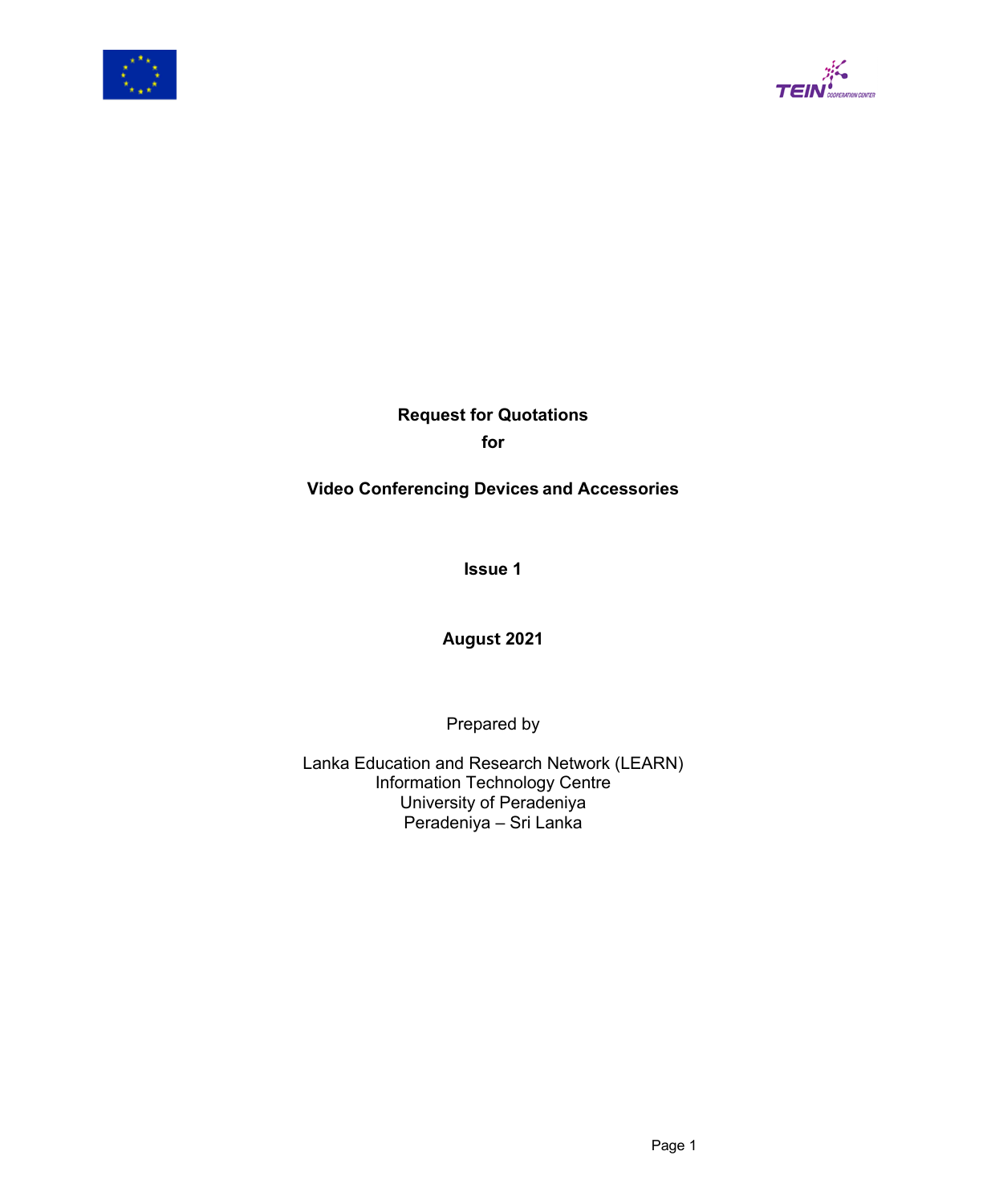



# **TABLE OF CONTENTS**

| $1 \quad$ | <b>INTRODUCTION</b>                   | 3 |
|-----------|---------------------------------------|---|
|           | 2 BACKGROUND INFORMATION              | 3 |
|           | 3 SOLUTIONS TO BE QUOTED              | 3 |
|           | 4 TIMELINE, DELIVERY AND INSTALLATION | 4 |
|           | 5 COMMERCIAL ISSUES                   | 5 |
| 6         | THE SELECTION AND EVALUATION CRITERIA | 6 |
|           | 7 RESPONDING TO THIS RFQ              | 7 |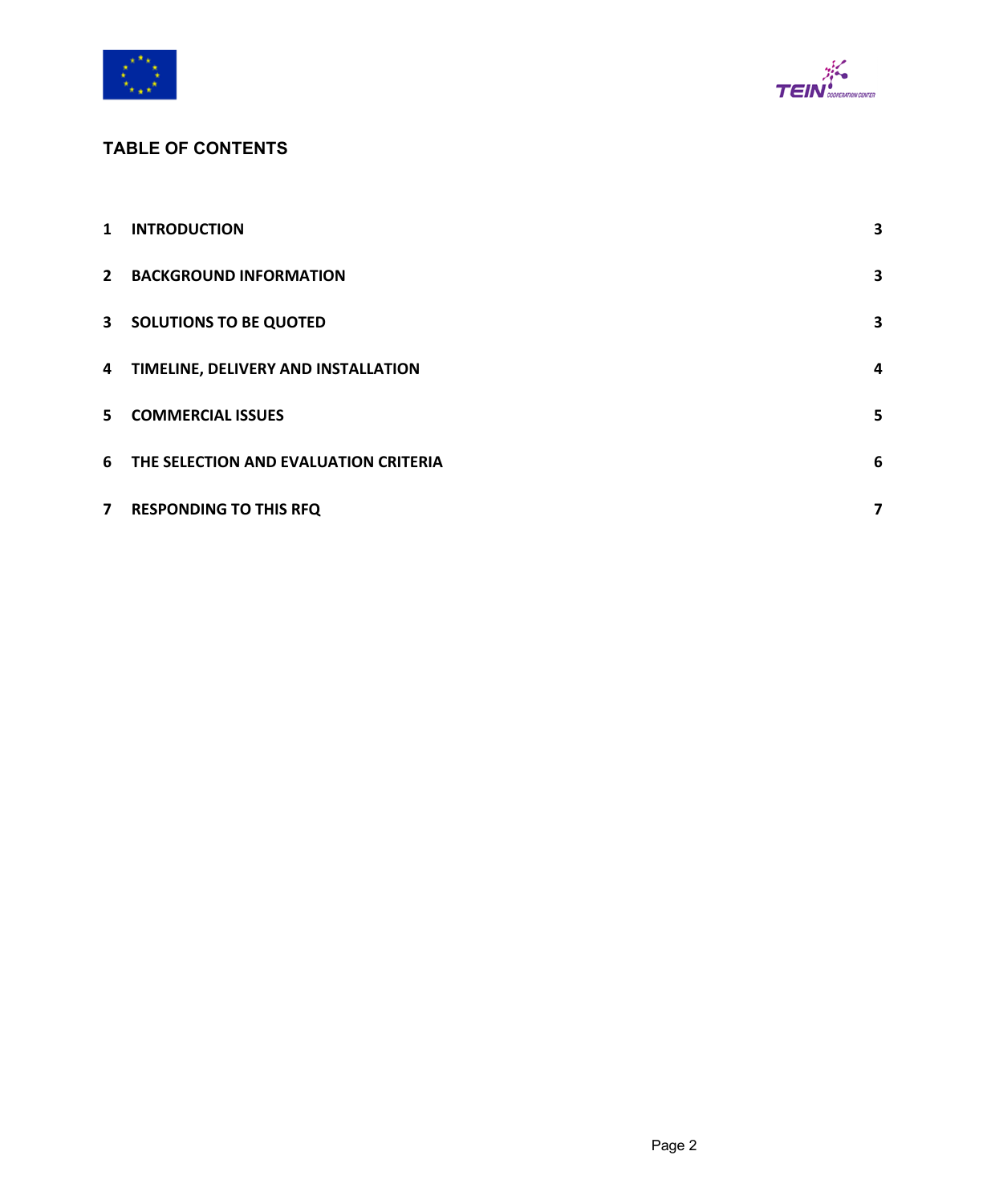



# **1 INTRODUCTION**

Lanka Education and Research Network (LEARN) is the National education and research network in Sri Lanka and we interconnect Educational and Research institutions across the country, and provide network related services to them.

A National Research and Education Network (NREN) is usually a specialized Internet Service Provider dedicated to supporting the needs of the research and education communities within a country and it is distinguished by support for a high-speed backbone network, often offering dedicated channels for individual research projects.

We currently interconnect all of the UGC funded state universities, a number of public universities under other ministries, the University Grants Commission, the Ministry of Higher Education, and a number of national research institutions including the National Science Foundation (NSF).

LEARN is seeking offers for the provision, delivery, installation, and support of Video Conferencing Devices and Accessories. We are inviting quotations for the proposed hardware equipment.

Maximum Budget allocated for this procurement is **1,500,000 LKR (Taxes/VAT Included)**

This Request for Quotation (RFQ) is required by **11:59 20 August 2021 (UTC+05:30).**

#### **2 BACKGROUND INFORMATION**

#### **2.1 Rationale behind this procurement tender**

LEARN will be hosting multiple workshops for Asia Pacific regional NREN's but due to COVID-19 situation, LEARN will be hosting them online. To support these online workshops, LEARN will be doing this procurement of Video Conferencing Devices and Accessories. Funding will be supported by Asi@Connect Project and European Union under the UPROUSE with LEARN grant.

### **3 SOLUTIONS TO BE QUOTED**

#### **3.1 TECHNICAL SPECIFICATIONS**

The following guidelines and design rules MUST be followed and answered. The technical specifications will become an annex to the resulting contract.

#### **Yes/No Questions**

| # | <b>Definition</b>                                                                                                                                                                                                                                                                           | <b>Response by</b><br>tenderer |           |
|---|---------------------------------------------------------------------------------------------------------------------------------------------------------------------------------------------------------------------------------------------------------------------------------------------|--------------------------------|-----------|
|   |                                                                                                                                                                                                                                                                                             | <b>YES</b>                     | <b>NO</b> |
|   | The equipment is to be delivered to LEARN Office at IT Centre,<br>University of Peradeniya. It will be the sole responsibility of the<br>bidder to provide the necessary logistics, custom duties, excise,<br>and taxation clearance for delivering the equipment at mentioned<br>location. |                                |           |
| 2 | The bidder must possess certification obtained directly from the<br>local distributor confirming its authority to promote, distribute, sale<br>and offer technical services for the manufacturer of the equipment.                                                                          |                                |           |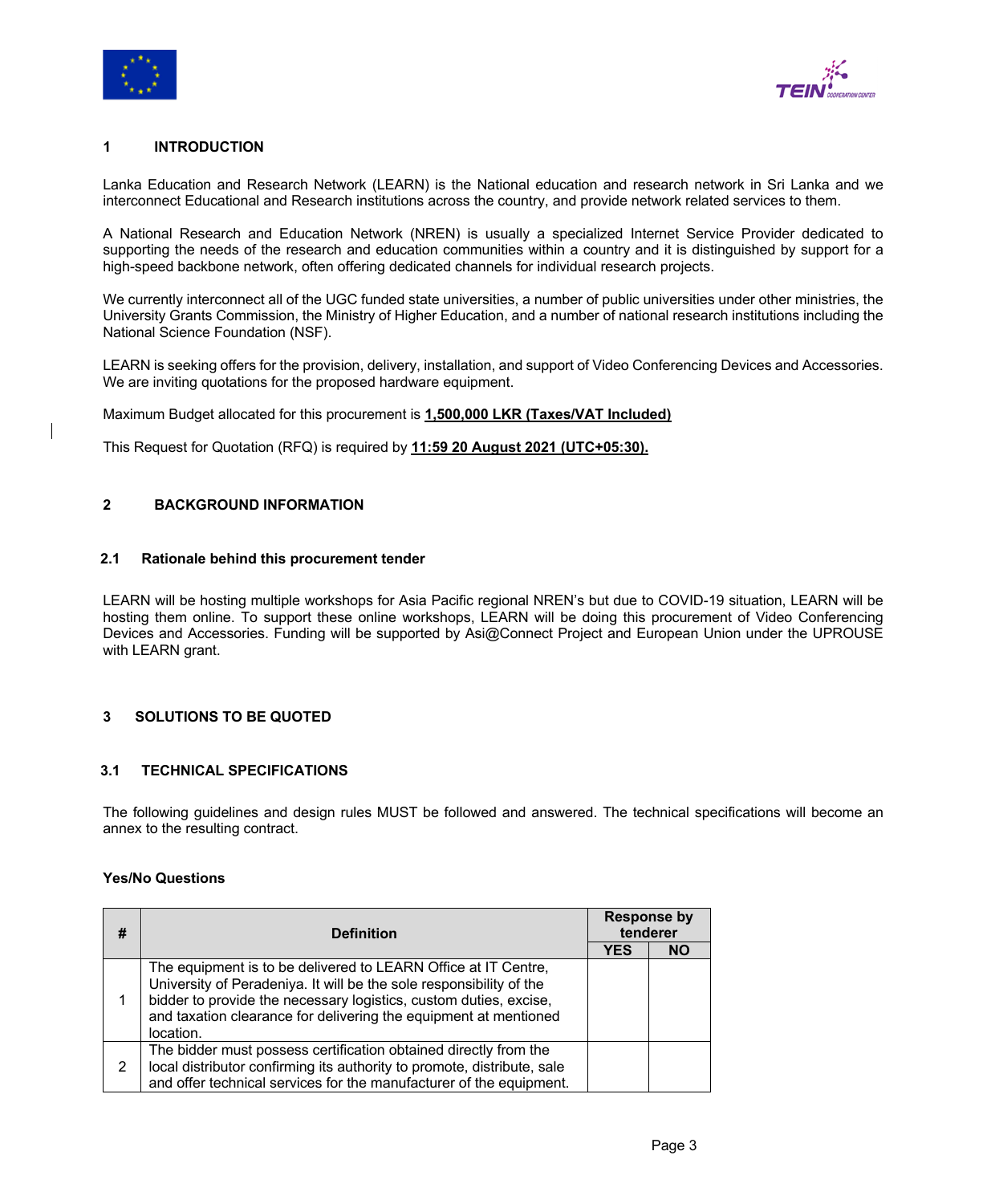



|  | The bidder must provide hardware warranty (duration mentioned in<br>3   the BOQ table 5.2.2 below) with advanced parts and next business<br>day replacement service for faulty parts, and/or equipment. |  |  |
|--|---------------------------------------------------------------------------------------------------------------------------------------------------------------------------------------------------------|--|--|
|--|---------------------------------------------------------------------------------------------------------------------------------------------------------------------------------------------------------|--|--|

### **Confirmatory Questions**

|                |                                                                                                                                             |                  | <b>Response by tenderer</b>    |
|----------------|---------------------------------------------------------------------------------------------------------------------------------------------|------------------|--------------------------------|
| #              | <b>Definition</b>                                                                                                                           | <b>Confirmed</b> | <b>Not</b><br><b>Confirmed</b> |
|                | Quotes received in response to this invitation may be<br>awarded wholly, in part or not at all.                                             |                  |                                |
| $\overline{2}$ | All expenses relating to the submission of offers are the<br>responsibility of the quote supplier.                                          |                  |                                |
| 3              | Where it is proposed to subcontract any of the above<br>service items to a third party, this shall be indicated as part<br>of the response. |                  |                                |
| 4              | The selected tenderer will be required to make firm<br>commitments to such delivery dates as are proposed.                                  |                  |                                |
| 5              | All offers that are quoted must remain valid for a period of<br>six (6) months following the submission deadline for<br>submission.         |                  |                                |

#### **Explanatory Questions**

| <b>Definition</b>                                                                                                                  | <b>Response by</b><br>tenderer |
|------------------------------------------------------------------------------------------------------------------------------------|--------------------------------|
| The proposal shall include specific clauses relating to quality<br>including performance guarantees and guaranteed delivery dates. |                                |

# **4 TIMELINE, DELIVERY AND INSTALLATION**

LEARN plans to deliver the new proposed hardware and to be ready for operation by **August 2021**. Prospective suppliers are required to quote a delivery lead time from receipt of order.

### **4.1 Indicative Timeline**

Procurement Plan below provides an overview of the key stages and dates in this tender. LEARN reserves the right to change these dates as necessary, although it will seek to minimise any changes.

| <b>Activity</b>                        | <b>Dates</b>                     |
|----------------------------------------|----------------------------------|
| RFQ issue                              | 16 August 2021                   |
| Deadline for completed submissions     | 11.59 20 August 2021 (UTC+05:30) |
| <b>Evaluate Submitted proposals</b>    | 21 August 2021                   |
| Award contract and standstill period   | $\sim$ 25 August 2021            |
| Contract production and finalization   | $\sim$ 28 August 2021            |
| Installation and Delivery of equipment | ~ First week of September 2021   |

### **4.2 Delivery and installation of new hardware**

Prospective suppliers are required to quote for the delivery and installation service of the equipment.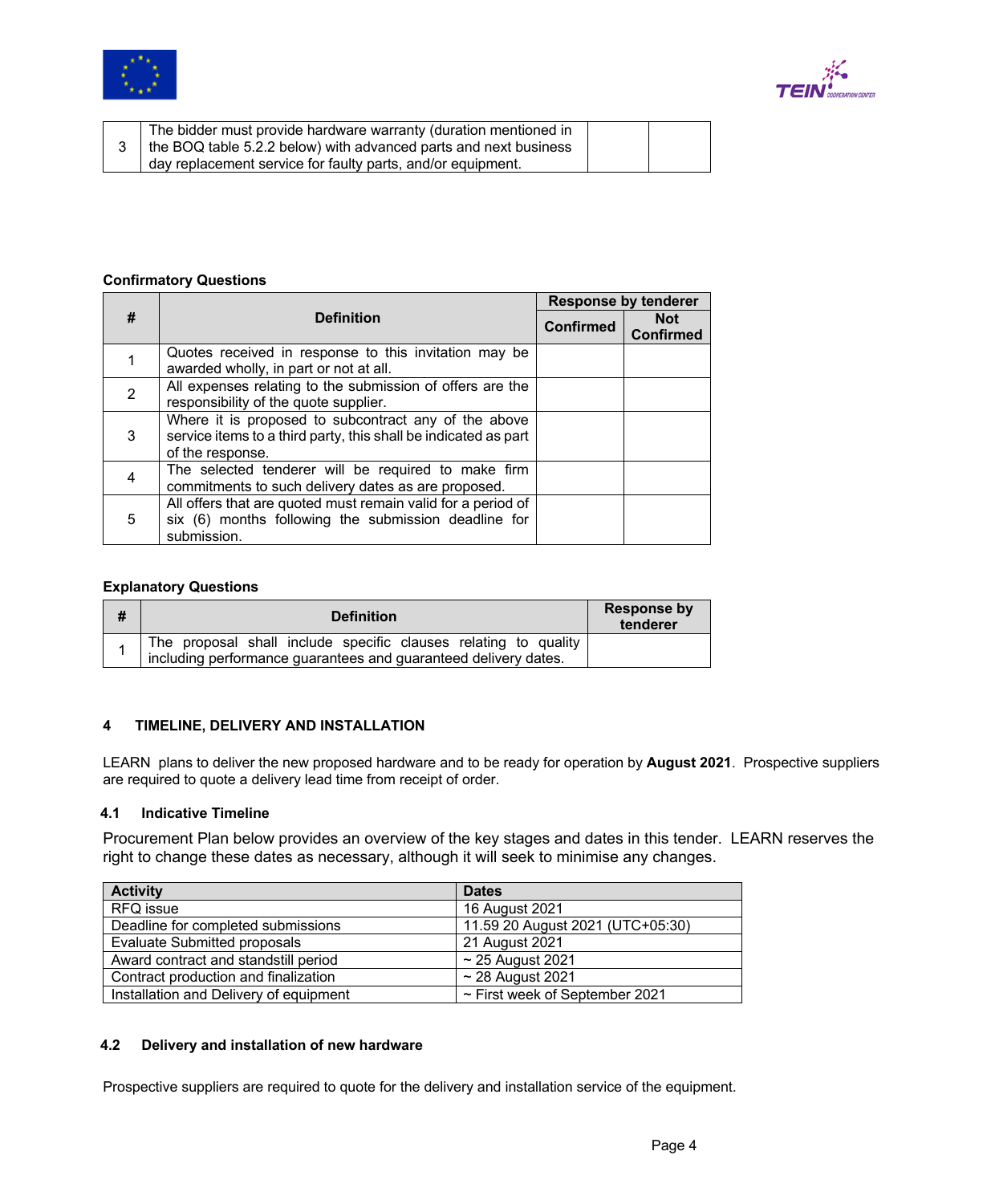



The quoted prices shall include:

- o Delivery to the site of installation on an agreed date set by LEARN or by mutual understanding. All relevant taxes must be paid by the Bidder.
- o Turn-on and commissioning testing of the equipment and warranties.

# **5 COMMERCIAL ISSUES**

LEARN would plan to agree contract terms with the successful supplier along the following lines.

### **5.1 Contractual**

5.1.1 The Nationality and Origin Rule: Participation in tender procedures administered by TEIN\*CC is open on equal terms to all natural and legal persons of the EU Member States and the States and territories of Asia Pacific region who are participating in the Asi@Connect program (refer to Annex 1). And it is also opened to legal persons from no-EU OECD/DAC member countries namely Canada, Switzerland and the United States. Tenderers are requested to provide the name(s) and country/countries of their legal entity/entities that could be used for contracting the Equipment with TEIN\*CC (a Korean based not for profit organization). Tenderers must state, in the quotation, the country of which they are nationals by presenting the usual proof of nationality under their national legislation.

|           | Name of legal entity | Country |
|-----------|----------------------|---------|
| Preferred |                      |         |
| Others    |                      |         |

Application of the Origin rule follows same as that of the Nationality Rule aforementioned. Tenderers must state the origin of supplies and Contractor must present proof of origin to LEARN no later than when the invoice is presented. The certificate of origin must be made out by the competent authorities of the country of origin of the supplies and must comply with the rules laid down by the relevant Community legislation

# **5.2 Pricing**

#### 5.2.1 **Quotes must be itemised to list the price of all separate elements.**

- a) Pricing proposals shall each include:
	- $\circ$  Cost to LEARN for each individual hardware component of proposed solution expressed in terms of the basic cost elements Software (including details of licensing breakdown), if any
	- o Cost of Delivery and Installation
	- $\circ$  Annual cost of the Support and Maintenance service, including any levels of service that are available
- 5.2.2 Potential suppliers are required to submit their quote for the proposed hardware as described as below: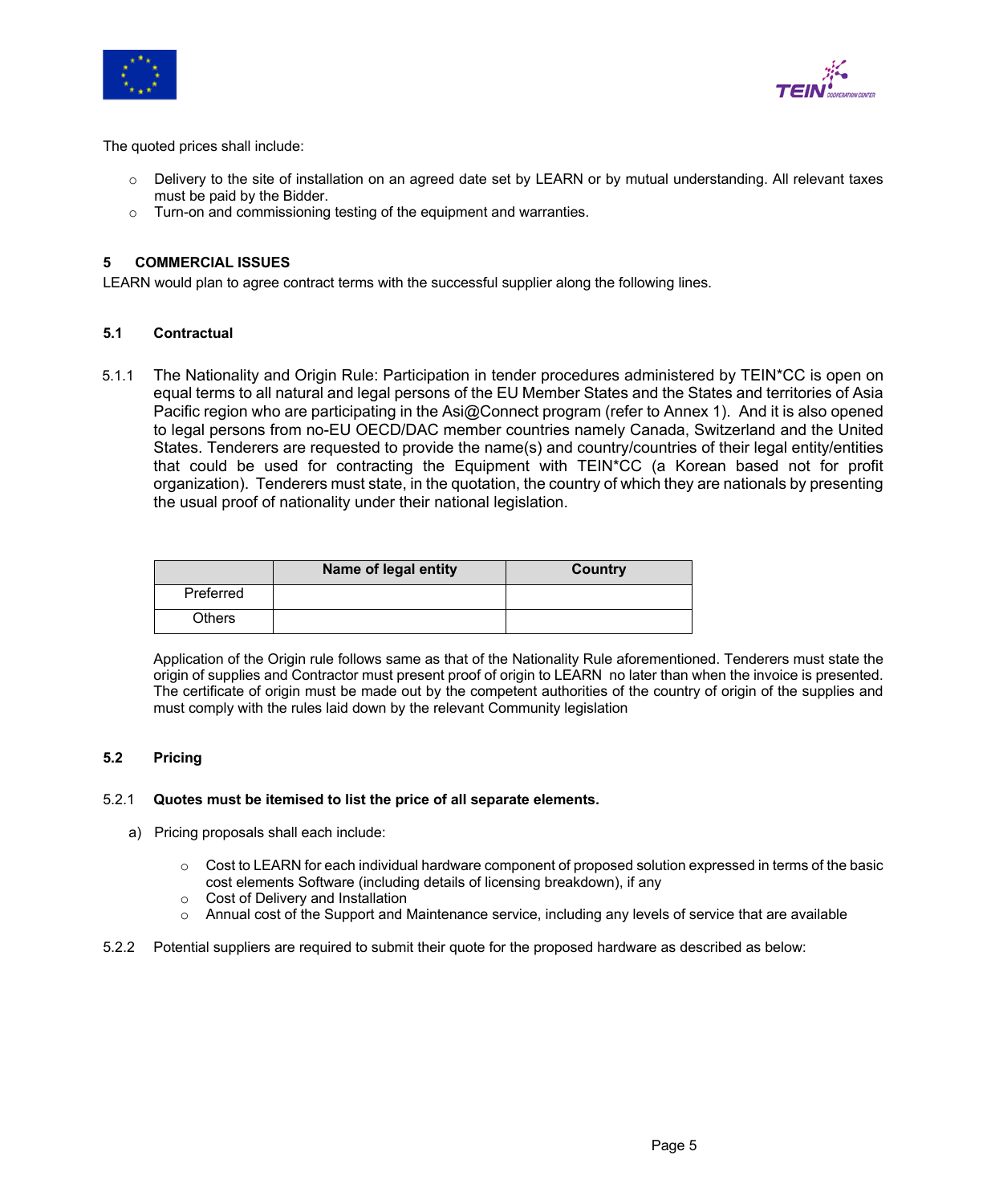



| S.No.          | <b>Item</b>                       | <b>Description (Specifications)</b>                                                                                                                                                                       | <b>QTY</b> | <b>Delivery Location</b>              |  |
|----------------|-----------------------------------|-----------------------------------------------------------------------------------------------------------------------------------------------------------------------------------------------------------|------------|---------------------------------------|--|
|                |                                   |                                                                                                                                                                                                           |            |                                       |  |
|                | VC520 Pro                         | Brand: AVER<br>Model: VC520 Pro<br><b>Features</b><br>Complete set with Mid-to-Large room use.PTZ Full HD<br>1080P, USB plug and play conference cameraZOOM:<br>12X optical and Daisy chain speakerphone. | 02         | <b>LEARN Office,</b><br>University of |  |
| $\overline{2}$ | 65" Interactive<br><b>Dsiplay</b> | Model: El Board<br>Features:<br>Should support zoom video conferencing with USB plug<br>n Play Camera setup                                                                                               | 02         | Peradeniya,<br>Peradeniya             |  |

- A. All devices must be compatible with operating voltage (230V) and frequency (50Hz) in Sri Lanka.
- 5.2.3 Quotes should say whether VAT or other taxes are included in the cost.
- 5.2.4 Quotes must be in LKR currency.

# **6 The SELECTION AND EVALUATION CRITERIA**

The evaluation will be composed of three sequential steps, namely administrative compliance, technical compliance and financial evaluation. If a tender cannot meet the administrative and technical compliance explained in 6.1 and 6.2, no further evaluation will be progressed. *The award criterion applied to administratively and technically compliant tenders is price. Therefore, the successful tenderer is the one submitting the least expensive tender.*

**6.1** Examination of the administrative conformity of tenders

| Is tenderer<br>(consortium)<br>nationality <sup>1</sup> eligible?<br>(Y/N) | lS<br>documentation<br>complete?<br>(Y/N) | Is language<br>as required?<br>(Y/N) | Overall<br>decision?<br>(Accept /<br>Reject) |
|----------------------------------------------------------------------------|-------------------------------------------|--------------------------------------|----------------------------------------------|
|                                                                            |                                           |                                      |                                              |
|                                                                            |                                           |                                      |                                              |

A tender is deemed to comply if it satisfies all the above conditions. If a tender does not comply with them, it will be rejected immediately and may not subsequently be made to comply by correcting it or withdrawing the departure or restriction.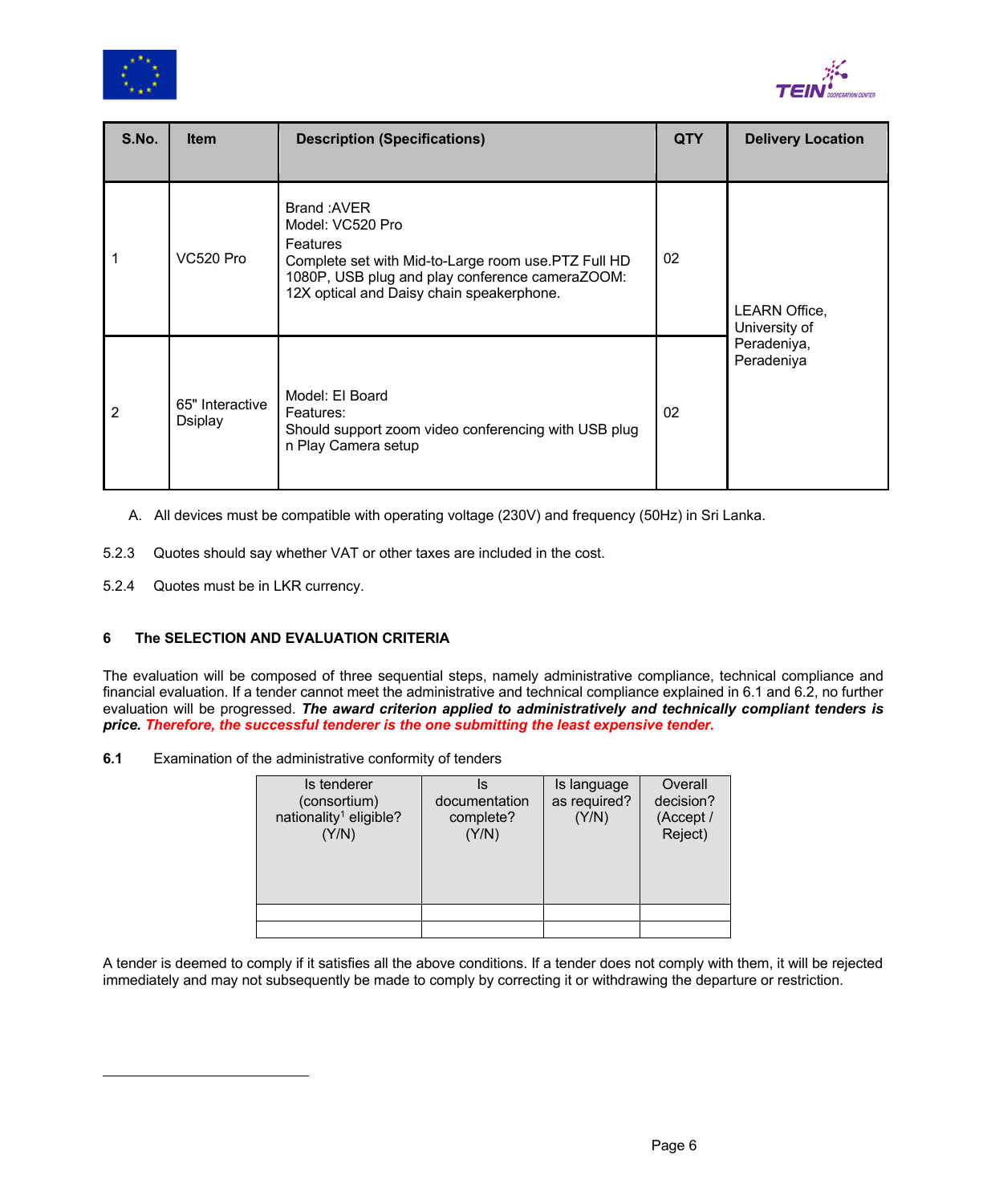



#### **6.2** Examination of Technical compliance of tenders

After analyzing the tenders deemed to comply in administrative terms, the technical admissibility of each tender will be ruled on, classifying it as technically compliant or non-compliant, based on the specifications of 3.1 and 5.2.2 above.

### **6.3** Financial evaluation

The offer with the lowest price shall be awarded a contract. If the chosen tender exceeds the maximum budget available for the contract, the tender procedure will be cancelled, and LEARN may negotiate with one or more tenderers of its choice, from among those that took part in the tender procedure, if they comply with the selection criteria, provided that the original procurement documents are not substantially altered and the principle of equal treatment is observed.

# **7 RESPONDING TO THIS RFQ**

# **7.1 Documents required for responding to this RFQ**

- 7.1.1 Tenderers are required to email soft copy of the RFQ responses, at least including below, but not limited to them, to: amo@learn.ac.lk
	- Introduction of the proposer (i.e. company) including size of staffing, turnovers.
	- Specific responses on 3, 4 & 5 above. With regards to quotes.
	- Declaration of eligibility of tenderers in the Annex 2 (one page).
	- Annex 3 pricing template
	- Manufacturer Authorization letters for all products.
	- Warranty documents for all products
- 7.1.2 The closing date for responding to this RFQ is **11:59, 20 August 2021 (UTC+05:30)**.

# **7.2 Enquiries**

For enquiries, please email to: amo@learn.ac.lk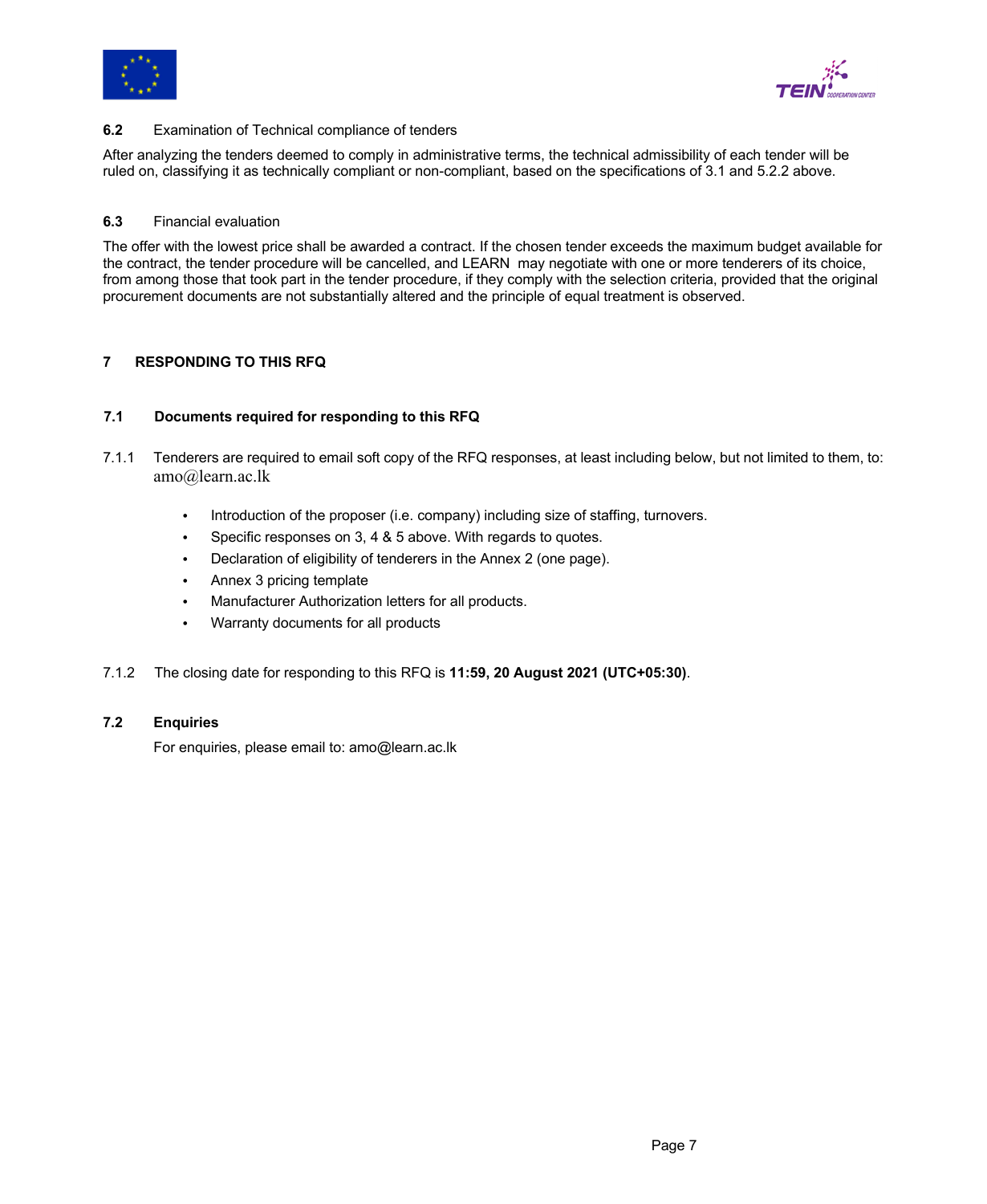



# **ANNEX 1 Eligible countries**

1. Participation in this tender is normally open on equal terms to the following nationals or legal persons:

- a) List of countries as below:
- $\blacktriangleright$  a) a Member State of the European Union;
- $\checkmark$  b) a Member State of the European Economic Area;
- $\checkmark$  c) an official candidate country or potential candidate that is a beneficiary of the Instrument for Pre-Accession Assistance, depending on the basic act;

b) Legal persons from Asi@Connect partners countries as follows.

| <b>Number</b> | <b>Country</b> | <b>Number</b> | Country        |
|---------------|----------------|---------------|----------------|
|               | Afghanistan    | 13            | Mongolia       |
|               | Australia      | 14            | Myanmar        |
| 3             | Bangladesh     | 15            | Nepal          |
| 4             | <b>Bhutan</b>  | 16            | New Zealand    |
|               | Cambodia       | 17            | Pakistan       |
|               | China          | 18            | Philippines    |
|               | Hong Kong      | 19            | Singapore      |
| 8             | India          | 20            | South Korea    |
| 9             | Indonesia      | 21            | Sri Lanka      |
| 10            | Japan          | 22            | Thailand       |
| 11            | Laos           | 23            | Vietnam        |
| 12            | Malaysia       | 24            | Chinese Taipei |

c) Legal persons from several non-EU OECD/DAC member countries namely Canada, Switzerland and the United States.

2. Please check TEIN\*CC if the eligibility of your entity is still not clear addressed to pmt@teincc.org.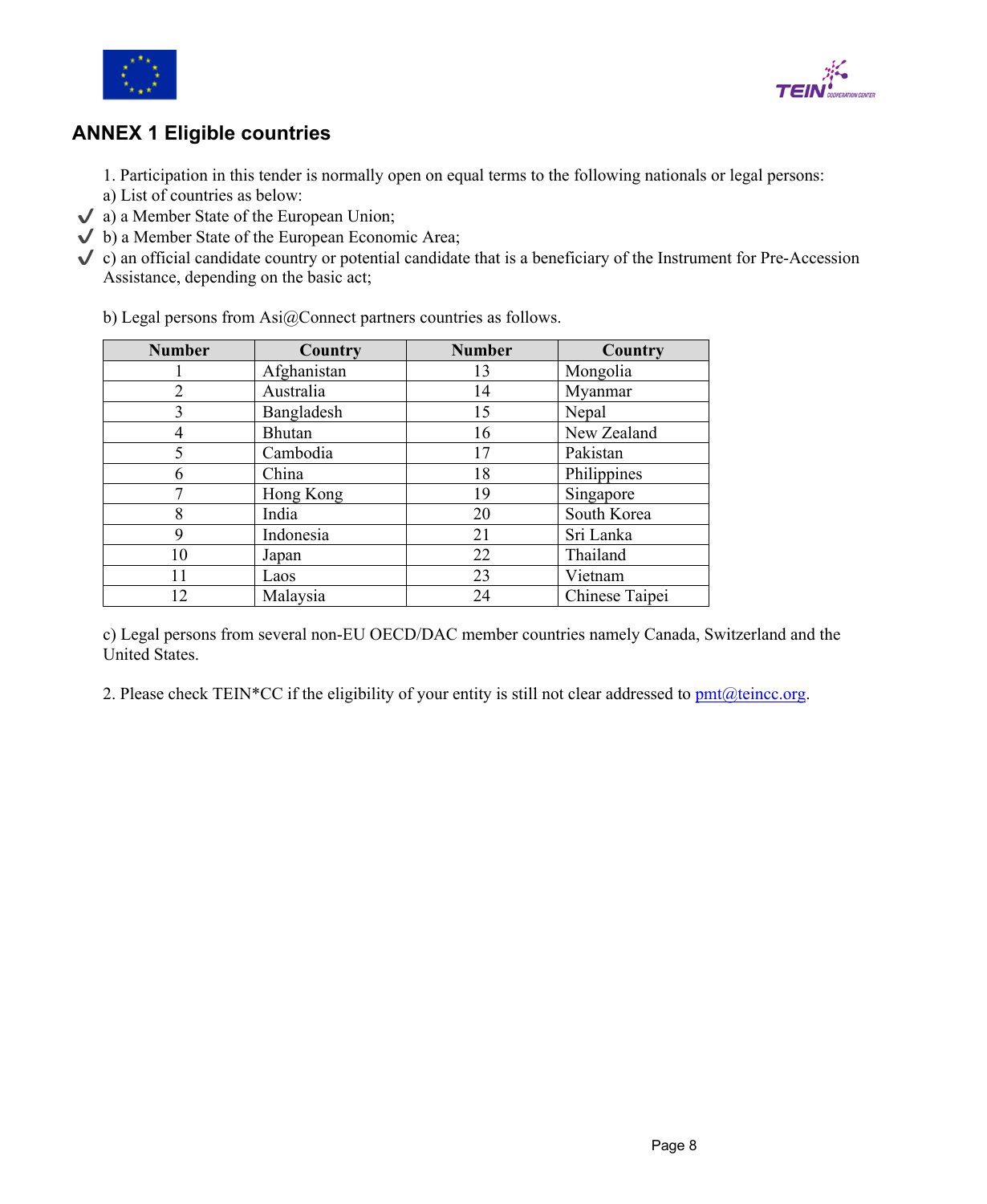



# **ANNEX 2 DECLARATION OF ELIGIBILITY OF TENDERERS**

Natural or legal persons are not entitled to participate in this tender procedure or be awarded a contract if they are in any of the situations mentioned in Sections 2.3.3.1 or 2.3.3.2 of the Practical Guide (http://ec.europa.eu/europeaid/prag/?header\_description=DEVCO+Prag+to+financial+and+contractual+procedu res+applicable+to+external+actions+financed+from+the+general+budget+of+the+EU+and+from+the+11th+EDF &header\_keywords=ePrag%2C+europa).

**Candidates or tenderers must certify with the responsible person's signature that they are not in one of the situations listed above.**